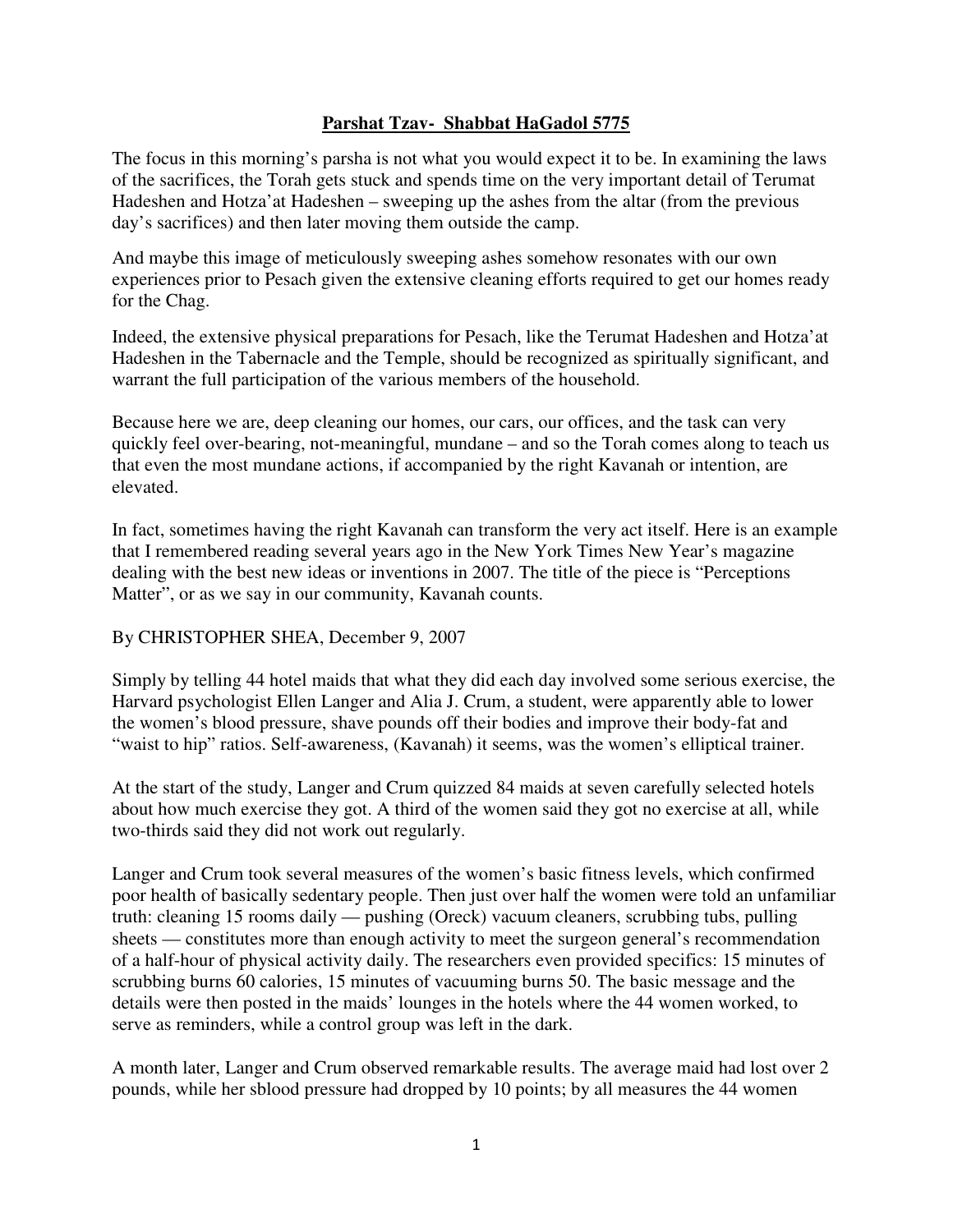"were significantly healthier." Yet there were no reported changes in behavior, only in mind-set, with the vast majority of the women now considering themselves regular exercisers. Langer sees the study as a lesson in the importance of mindfulness and engagement, and I see this as a lesson in the importance of Kavanah.

If we realize what we are doing is holy, and meaningful, and spiritual significant, then what we are doing becomes more holy, meaningful, and spiritually significant.

And so when my doctor asks me if I work out, I try to explain to him that davening three times a day, in addition to being an intellectual and spiritual exercise, is also physical. We shukel back and for, we sit down and stand up, sit down and stand up, we lift the Torah, and wrap the Torah four times a week, it all adds to the mix.

Rabbi Dov Linzer, however, takes the lesson of Terumat Hadeshen, sweeping the ashes, in a slightly different direction. He explains that coming to the Temple in a certain sense was like going to Disney World – the idea that you were mesmerized by what you saw.

Everything looked beautiful and perfect – so when the Torah teaches us about Terumat Hadeshen, and you would occasionally see a Kohein wearing his janitorial outfit instead of his priestly garments, you would learn about the true nature of the job.

We should always remember that there is so much that goes into the important things we have in life, like our homes, our synagogues, our schools, and sometimes it's important to peel back the curtain.

Writes Rabbi Linzer: The thousands of details and the hundreds of man-hours required to get everything perfectly in place, to make it all look easy and simple, are somehow so easily forgotten.

This blindness extends to our interactions with our spouses - how often do we get upset when something is not exactly as it should be? Do we realize how much work it takes to keep a house in order, to "remove the ashes": taking out the garbage, vacuuming, doing the wash, putting everything in its place, keeping the house stocked with groceries, having meals ready at the right time, having the table set, having the dishes done, having the bills paid, interacting with the children's teachers, handling the extra-curricular activities? Do we see all of this? Or do we just get upset when something was forgotten or not done to our liking?

This also occurs in our appraisals of our modern day "Kohanim". When it comes to those who work for the community or serve others at the Jewish community pay-rate, or educate our children – in Torah or in secular studies – do we stop to appreciate all of the hours that they put in over countless nights: grading tests, preparing lessons, writing thoughtful feedback on exams and essays, writing assessments, writing letters of recommendation? Or do we take all of that for granted, or worse, do we not even see it at all?

That's why our parasha opens, "Command the children of Israel" (6:1). For now and for all future generations. Those who are doing the tireless work behind the scenes need